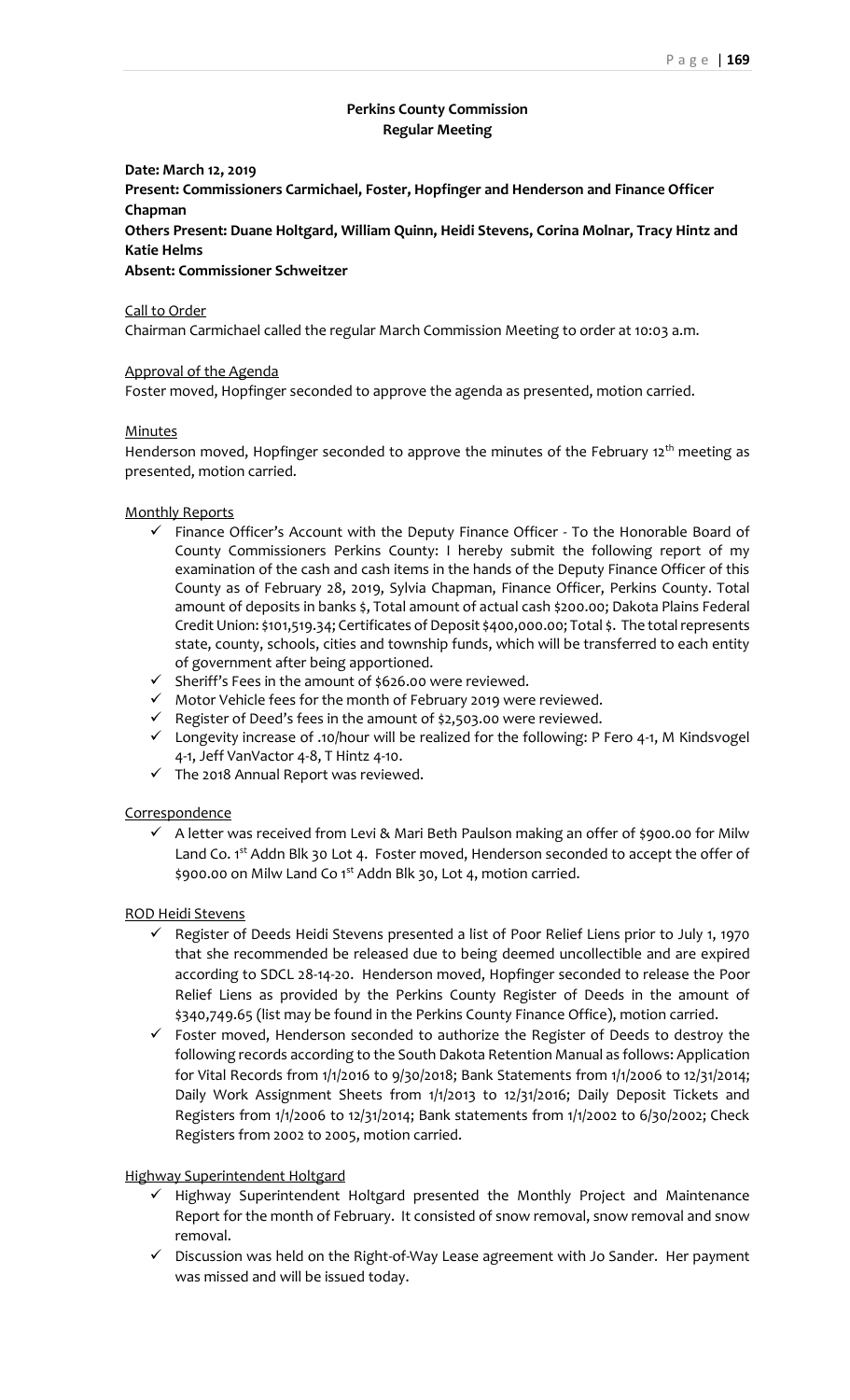- ✓ Holtgard would like to have the Commission consider leasing a loader. He will be bringing options to a future meeting.
- ✓ Holtgard presented four options for the repairs of the Foster Bridge Structure Number 56- 399-414. He reviewed the options with the Commission. Holtgard recommended going with Option #1. Henderson moved, Foster seconded to accept the 1<sup>st</sup> proposal on the Structure Number 56-399-414 at a cost of \$172,700.00, and to authorize Chairman Carmichael as signatory on all pertinent paperwork, motion carried.
- $\checkmark$  Discussion was held on the secondary road policy for maintenance and snow removal.

# WC Coverage

Foster moved, Hopfinger seconded to extend Workman Compensation Coverage to the following volunteers: Bison EMTs, Lemmon EMTs, Lodgepole Fire Department, Meadow Fire Department, Prairie City Fire Department, Perkins County Fair Board, Local Emergency Planning Committee, and the Perkins County Mental Health Board, motion carried.

## Lemmon Country Club Liquor License

Foster moved, Henderson seconded to approve the renewal of the Lemmon Country Club Retail On-Sale Liquor License RL-5710, motion carried.

# Bison Ambulance Board

Discussion was held on the development of a policy concerning Perkins County Employees serving as voluntary firemen and EMTs. The department heads will get together with Chairman Carmichael and the State's Attorney to develop a policy to be presented for approval to the Commission.

# Meeting Dates

- $\checkmark$  Foster moved, Hopfinger seconded to set the regular April Commission meeting on Wednesday, April 10, 2019 at 1:00 p.m. at the Perkins County Courthouse, motion carried.
- $\checkmark$  Henderson moved Foster seconded to hold the County Board of Equalization meeting on Tuesday, April 9, 2019 at 1:00 p.m. at the Perkins County Courthouse, motion carried.

## Johnson Controls

William Quinn from Johnson Controls was present to review the premium contract with Johnson Controls for maintenance of the HVAC system. Foster moved, Henderson seconded to stay with the current maintenance, motion carried.

## **Abatements**

Foster moved, Henderson seconded to grant the following abatements: Lynn & Nicole Storm, Lemmon Original Blk 5 Lot 11 (house only) - \$616.24; Todd & Rownea Gerbracht SSESW, WSWSE 29-16-14 (house only), - 249.34; Brad & Heather Dauwen, Lemmon's  $4^{th}$  Addn Blk 1 E  $\frac{1}{2}$  of Lot 11 & all of Lot 12, (house only) \$1,313.66; Housing & Redevelopment Commission for Lemmon, Lemmon's  $1^{st}$  Addn Blk 3 Lots 1, 2 & 3, \$216.23, motion carried.

## Director of Equalization

Corina Molnar was present to go over the annual assessment update.

## Executive Session

Foster moved, Henderson seconded to go into Executive Session at 12:48 p.m. for legal and personnel issues, motion carried. Chairman Carmichael declared the meeting out of Executive Session at 1:18 p.m.

## Public Comment

There were no persons present for public comment.

## Claims

The following claims were presented and approved for payment, February payroll: 80,574.95; IRS, fica, 7,949.67; SD Retirement, retirement, 6,433.82; Delta Dental, insurance, 1,387.86; Medico Life, insurance, 123.12; Wellmark, insurance, 24,432.49; SDPEF, insurance, 99.00; HRA Reimbursements, 5,222.78; A&B Business, copier, 4,430.00; American Solutions, supplies, 58.10; Beck Motors, vehicle, 35,689.00 Bison Courier, publishing, 316.18; Bison Food Store, supplies, 74.80; Bison Grain,